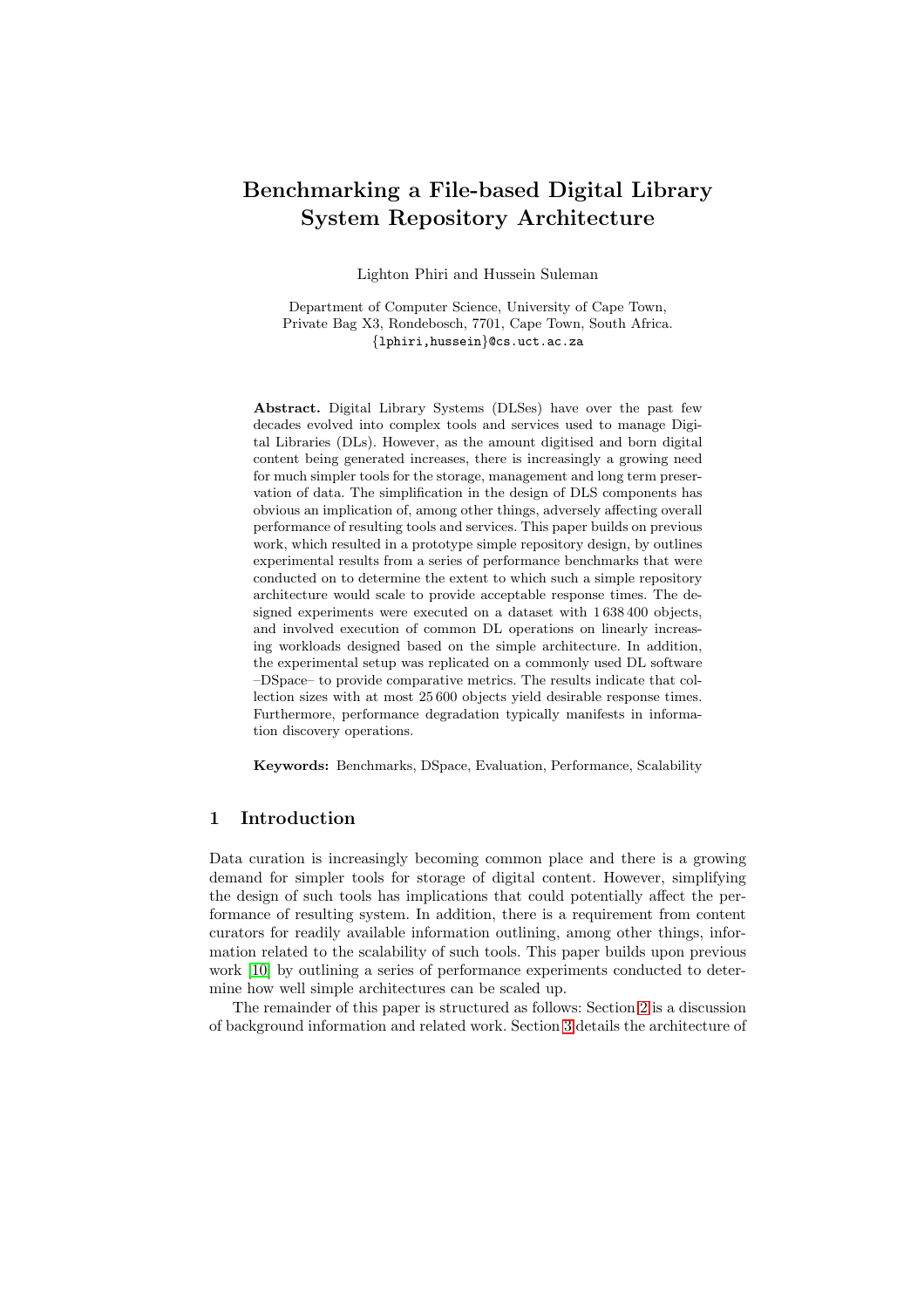the file-based repository. Section [4](#page-3-0) describes the performance benchmarks that were conducted to assess the scalability of the architecture. Finally, Section [5](#page-8-0) concludes the paper.

# <span id="page-1-0"></span>2 Related work

Evaluation of DLs has been a subject of interest for DLs research from the very early stages. This is evidenced by early initiatives such as the D-Lib Working Group on DL Metrics<sup>[1](#page-1-1)</sup> that was established in the late 1990s. A series of related studies have since been conducted with the aim of outlining a systematic and viable way of evaluating the complex, multi-faceted nature of DLs that encompasses content, system and user-oriented aspects. For instance, the DELOS[2](#page-1-2) Cluster on Evaluation [\[6,](#page-9-1)[7\]](#page-9-2), which is perhaps the most current and comprehensive DL evaluation initiative, was initiated with the aim of addressing the different aspects of DLs evaluation.

The DELOS DL evaluation activities have yielded some significant results; in an attempt to understand the broad view of DLs, Fuhr et al. [\[1\]](#page-9-3) developed a classification and evaluation scheme using four major dimensions: data/collection, system/technology, users and usage, and further produced a MetaLibrary comprising of test-beds to be used in DL evaluation. In a follow up paper, Fuhr et al. [\[2\]](#page-9-4) proposed a new framework for evaluation of DLs with detailed guidelines for the evaluation process.

There have been a number of specific performance evaluation experiments conducted on DLSes. In an attempt to study the ingest behaviour of a large-scale archive, Misra et al. [\[4\]](#page-9-5) conducted ingest performance experiments to confirm the capability of DSpace<sup>[3](#page-1-3)</sup> to serve as a large archive. Nonetheless, their focus was on the performance of the ingest process. Bainbridge et al. [\[3\]](#page-9-6) provided a comprehensive report of stress-tests and scalability experiments conducted on three widely used DL open source DLSes –DSpace, Fedora Commons<sup>[4](#page-1-4)</sup> and Green-stone<sup>[5](#page-1-5)</sup> and further present a case study, detailing the construction of a large collection with 1.1 million digitised objects that was built using Greenstone. However, their experiments were more centred on the collection building process which typically involves ingestions and importation of content. There are additional performance benchmarks that have been conducted; for instance the Fedora Performance and Scalability Wiki [\[5\]](#page-9-7) gathers data and document limits and constraints to help improve Fedora Commons.

In as much as the mentioned studies are useful, non of them provide allencompassing results detailing the impact on typical DL operations as collections are scaled up in size. In Section [4](#page-3-0) we present experimental results detailing collection sizes when response times exceed generally acceptable limits.

<sup>1</sup> <http://www.dlib.org/metrics/public/index.html>

<span id="page-1-1"></span><sup>2&</sup>lt;br><http://www.delos.info>

<span id="page-1-2"></span><sup>3</sup> <http://www.dspace.org>

<span id="page-1-3"></span><sup>4</sup> <http://fedora-commons.org>

<span id="page-1-5"></span><span id="page-1-4"></span><sup>5</sup> <http://www.greenstone.org>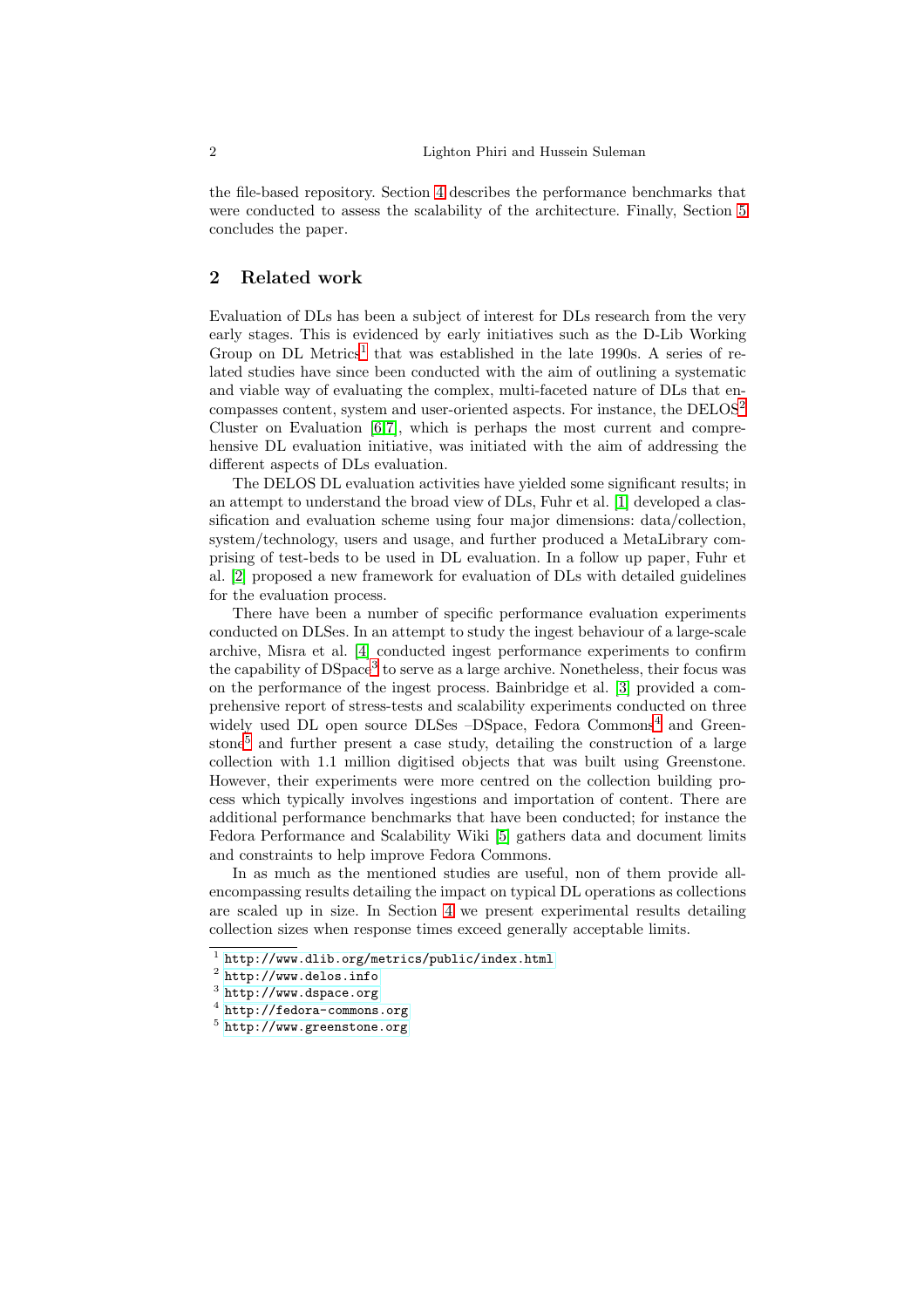# <span id="page-2-0"></span>3 Repository architecture

The architectural design of the prototype simple repository is based on a set of design principles presented in previous work conducted [\[10\]](#page-9-0), and is centred around designing a simple repository, which at a bare minimum is capable of facilitating the core features of a typical DLS long term preservation, and ease of access and management of digital objects. The repository design is file-based and makes use of a typical native operating system filesystem as the core infrastructure.

The main components that make up the repository sub-layer, with all the components residing on the filesystem, arranged and organised as normal operating system files regular files and/or directories as shown in Figure [1.](#page-2-1) A typical DLS repository would be located in an application accessible base root directory node, and is composed of two types of digital objects -Container Objects and Content Objects- both of which are created and stored within the repository with companion Metadata Objects that store representational information associated with the object.

<span id="page-2-1"></span>

Fig. 1: Repository object structure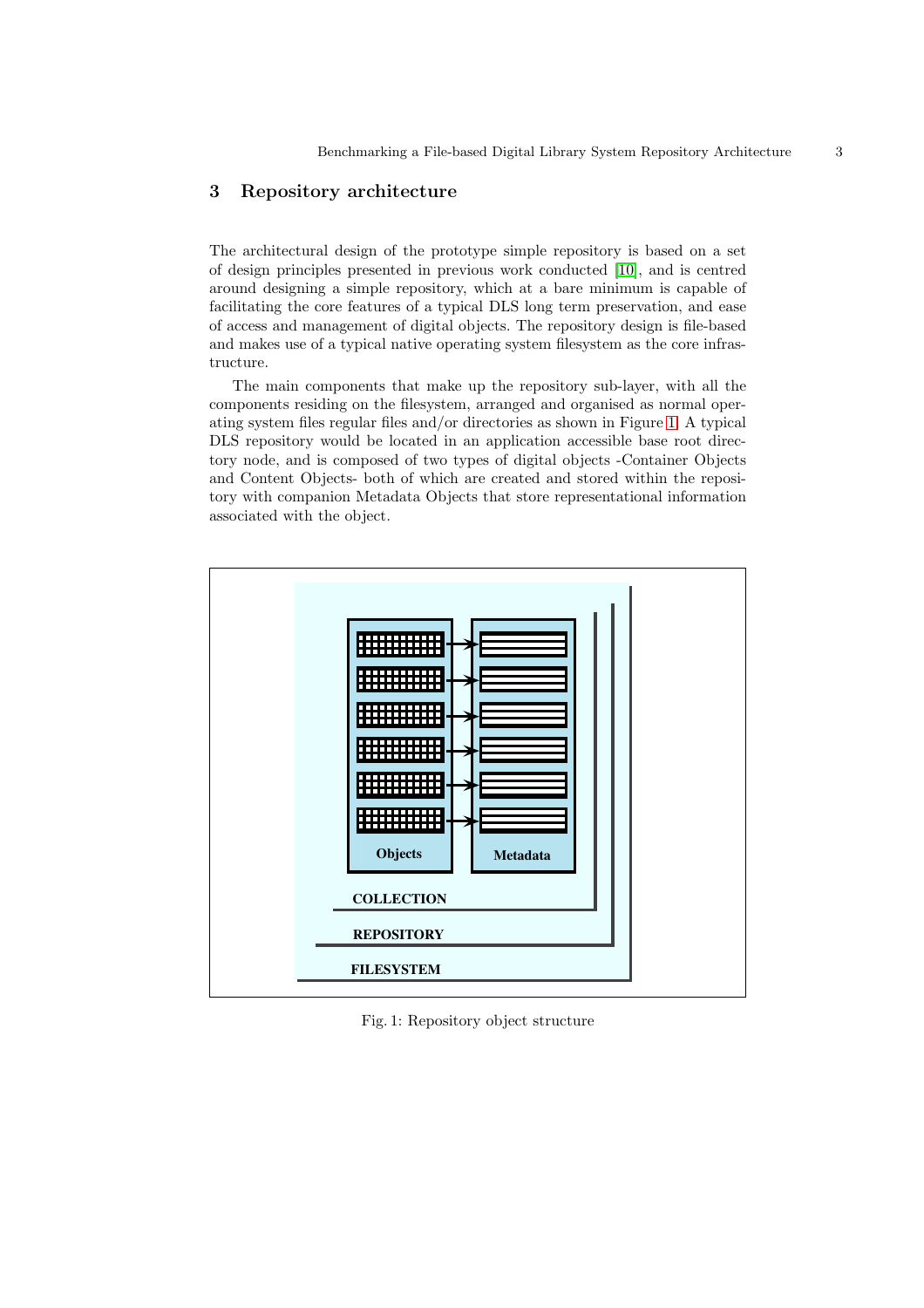#### 4 Lighton Phiri and Hussein Suleman

Container Objects can be recursively created within the root node as the repository scales, and exhibit an interesting characteristic of a enabling the creation of additional Container Objects within them. Metadata Objects associated with Container Objects holds information that uniquely identifies the object; optionally describe the object in more detail, including relationships that might exist with other objects within the repository; and a detailed log of objects contained within it the manifest. Content Objects represent digital objects typically bitstreams to be stored within the repository. The representational information stored in the Metadata Objects associated with Content Objects is similar to that of Container Objects, with the exception of manifest related information.

## <span id="page-3-0"></span>4 Experimental results

A significant architectural change performed to the design and implementation of the simple repository outlined in Section [3](#page-2-0) involves changing the way metadata records are stored in the repository sub-layer of DLSes. More specifically, the proposed solution advocates for the use of a typical operating system filesystem for the storage of metadata records, as opposed to the conventional use of a database management system. This design decision is motivated by two key factors –simplicity and manageability. However, conventional wisdom and folklore all point to the fact that system performance would evidently be adversely affected for relatively large collections.

#### 4.1 Test setup

The experiments were all conducted on a standalone Intel Pentium (E5200@ 2.50 GHz) with 4 GB of RAM running Ubuntu 12.04.1 LTS. ApacheBench 2.3[6](#page-3-1) and Siege  $2.70^7$  $2.70^7$  $2.70^7$  were used to simulate a single user request, with five run-averages taken for each aspect request.

The dataset used for the experiments is a collection of XML records, encoded using simple Dublin Core, which were harvested from the NDLTD Union Cata-log<sup>[8](#page-3-3)</sup> using the OAI-PMH 2.0 protocol. The harvested records were separated into individual XML-encoded files that were used to design the experiment workloads described in Section [4.2.](#page-3-4)

#### <span id="page-3-4"></span>4.2 Workload design

A random sampling technique was used to generate linearly increasing work-loads, with records randomly selected from the 131 SetSpecs<sup>[9](#page-3-5)</sup> constituting the harvested records, as shown in Table [1.](#page-4-0) An additional two datasets were then spawned to create a total of three experiment datasets with varying hierarchical

 $\frac{6 \text{ http://http://http.d.pache.org/docs/2.2/programs/ab.html.}}{6 \text{ http://http.d.pache.org/docs/2.2/programs/ab.html.}}$ 

<span id="page-3-1"></span><sup>7</sup> http://www.joedog.org/siege-home

<span id="page-3-2"></span><sup>8</sup> <http://union.ndltd.org/OAI-PMH>

<span id="page-3-5"></span><span id="page-3-3"></span><sup>&</sup>lt;sup>9</sup> Optional construct for grouping items in an OAI-PMH repository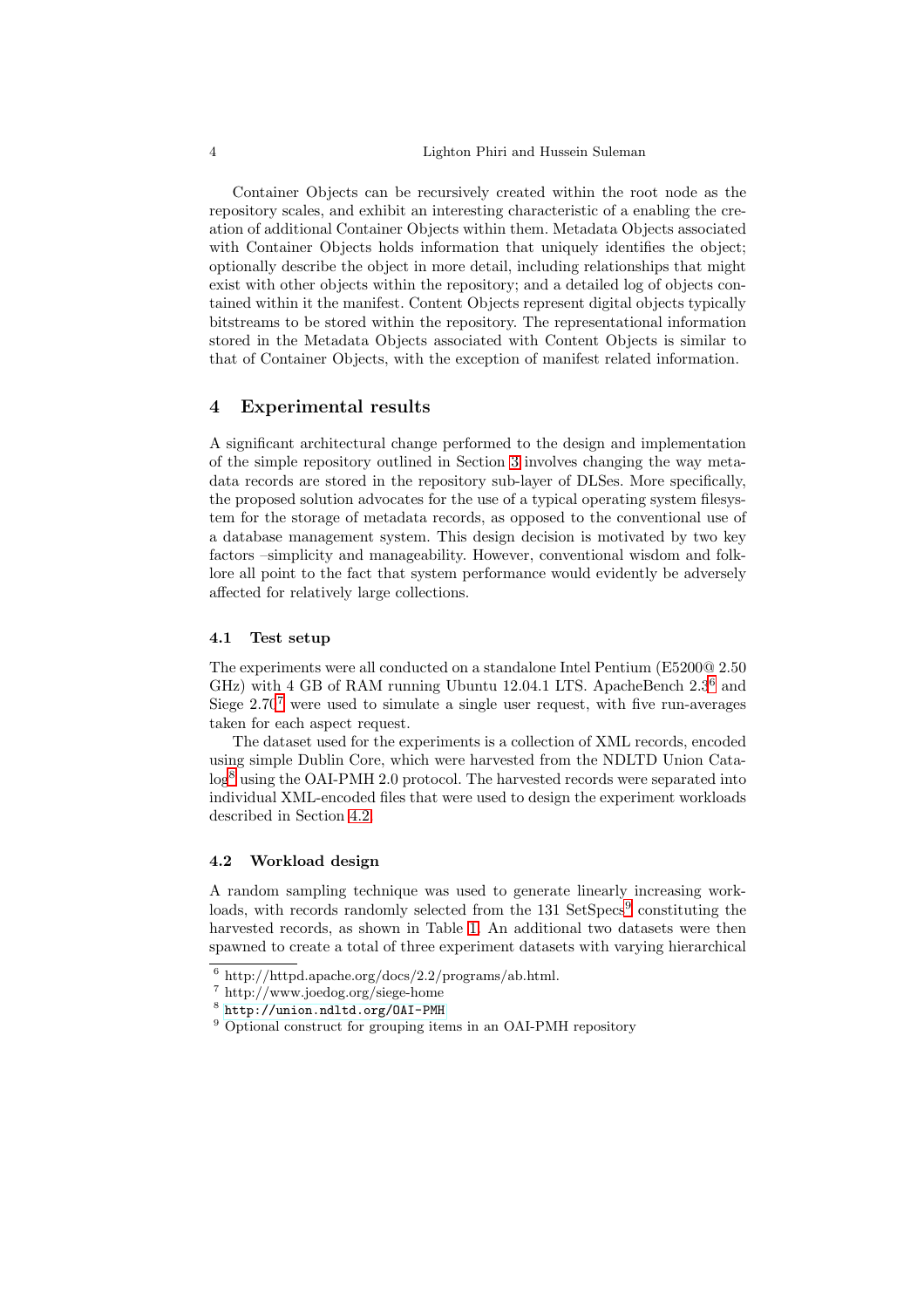<span id="page-4-0"></span>structures –two- and three-level structures; the second level container was created using record publication dates, whilst the third level container was created using the initial letter of record author's last name.

|             |        | $\sim$ | ಣ              | ↤       | ۱O<br>₹                          | అ<br>$\geqslant$         | Ņ                             | ∞<br>⋗                              | ຶ                             | −                                                           | ⊣<br>$\gtrsim$                                 | N<br>−                                  | ಣ<br>−                             | ᠴ<br>−                                                           | מו                            |
|-------------|--------|--------|----------------|---------|----------------------------------|--------------------------|-------------------------------|-------------------------------------|-------------------------------|-------------------------------------------------------------|------------------------------------------------|-----------------------------------------|------------------------------------|------------------------------------------------------------------|-------------------------------|
|             | $\Xi$  | న్ౖ    | ই              | ଛି      | ତିଠି<br>$\overline{\phantom{0}}$ | 3200                     | 6400                          | ଛ<br>N<br>$\overline{\phantom{0}}$  | ଟ୍ର<br>Ľ<br>$\mathbf{\Omega}$ | $\widetilde{\varepsilon}$<br>$\overline{\phantom{0}}$<br>ம் | 90<br>$\mathbb{S}$<br>$\overline{\phantom{0}}$ | $\mathrm{SO}$<br>Z<br>$\mathbf{\Omega}$ | ତିଠା<br>409                        | $\widetilde{\rm S}$<br>⊙<br>$\overline{\phantom{0}}$<br>$\infty$ | ⊉<br>∞<br>S<br>ం              |
| Records     |        |        |                |         |                                  |                          |                               |                                     |                               |                                                             |                                                |                                         |                                    |                                                                  | $\overline{\phantom{0}}$      |
| Collections | ⊝<br>⊣ | ഥ<br>N | $\overline{ }$ | ⊢<br>LO | ∼<br>ం                           | 3<br>$\infty$            | 0<br>$\overline{\phantom{0}}$ | 21<br>⊣<br>$\overline{\phantom{0}}$ | G<br>ᅳ                        | ా<br>$\overline{\phantom{0}}$<br>⊣                          | ⊢<br>$\mathbf{\Omega}$<br>⊣                    | ౧<br>N<br>ᅳ                             | 8<br>N<br>$\overline{\phantom{0}}$ | ⊣<br>S<br>$\overline{\phantom{0}}$                               | ొ<br>$\overline{\phantom{0}}$ |
|             | ਨੂ     | ਠ      | Ξ<br>$\sim$    | g<br>∞  | 3<br>$\sim$                      | 8<br>ŗΩ                  | 3<br>$\bullet$                | ఠ<br>$\cdot$                        | ⋶<br>${}^{\circ}$             | ⋶                                                           | S                                              | ≍                                       | ਠ                                  | ಹ                                                                | ⊂                             |
| Size [MB]   |        |        |                |         |                                  | $\overline{\phantom{0}}$ | Z                             | $\infty$                            | $\overline{\phantom{0}}$      | 236                                                         | 471                                            | 942                                     | 945<br>$\overline{\phantom{0}}$    | 88<br>$\overline{ }$<br>∞                                        | ∞<br>అ<br>∼                   |

Table 1: Experiment dataset workload design

#### <span id="page-4-3"></span>4.3 Performance benchmarks

The performance benchmarks were aimed at evaluating the performance and scalability of varying collection sizes. Using Nielsen's three important limits for response times [\[11\]](#page-9-8), a series of experiments were designed, with each experiment specifically focusing on determining the break-even point at which performance and scalability drastically degrades.

The performance experiments were carried out on the aspects listed below. The aspects were arrived at after conducting a transaction log analysis of a pro-duction digital library system<sup>[10](#page-4-1)</sup>  $-a$  subject repository running EPrints 2.1.1<sup>[11](#page-4-2)</sup>.

- Item ingestion
- Full-text search
- OAI-PMH data provider operations
- Feed generation of most recently added items

Ingestion The ingestion process for a typical DLS in part involves importation of metadata associated with the bitstreams being ingested. The purpose of experiments conducted for this aspect was to determine the relative ingestion performance of metadata records, in terms of response time, with varying workload sizes. A single newer record was then used to simulate single item ingestion, through a script that read the record to be ingested and wrote the contents of the record to each of the 15 workload collections in the three datasets. The times taken to successfully write the record to disk was then noted.

Figure [2](#page-5-0) shows the results of the experiment. The ingestion response times generally remain constant irrespective of the workload size. This is because the

 $\overline{10 \text{ http://pubs.cs.uct.ac.za}}$  $\overline{10 \text{ http://pubs.cs.uct.ac.za}}$  $\overline{10 \text{ http://pubs.cs.uct.ac.za}}$ 

<span id="page-4-2"></span><span id="page-4-1"></span> $11$  <http://www.eprints.org>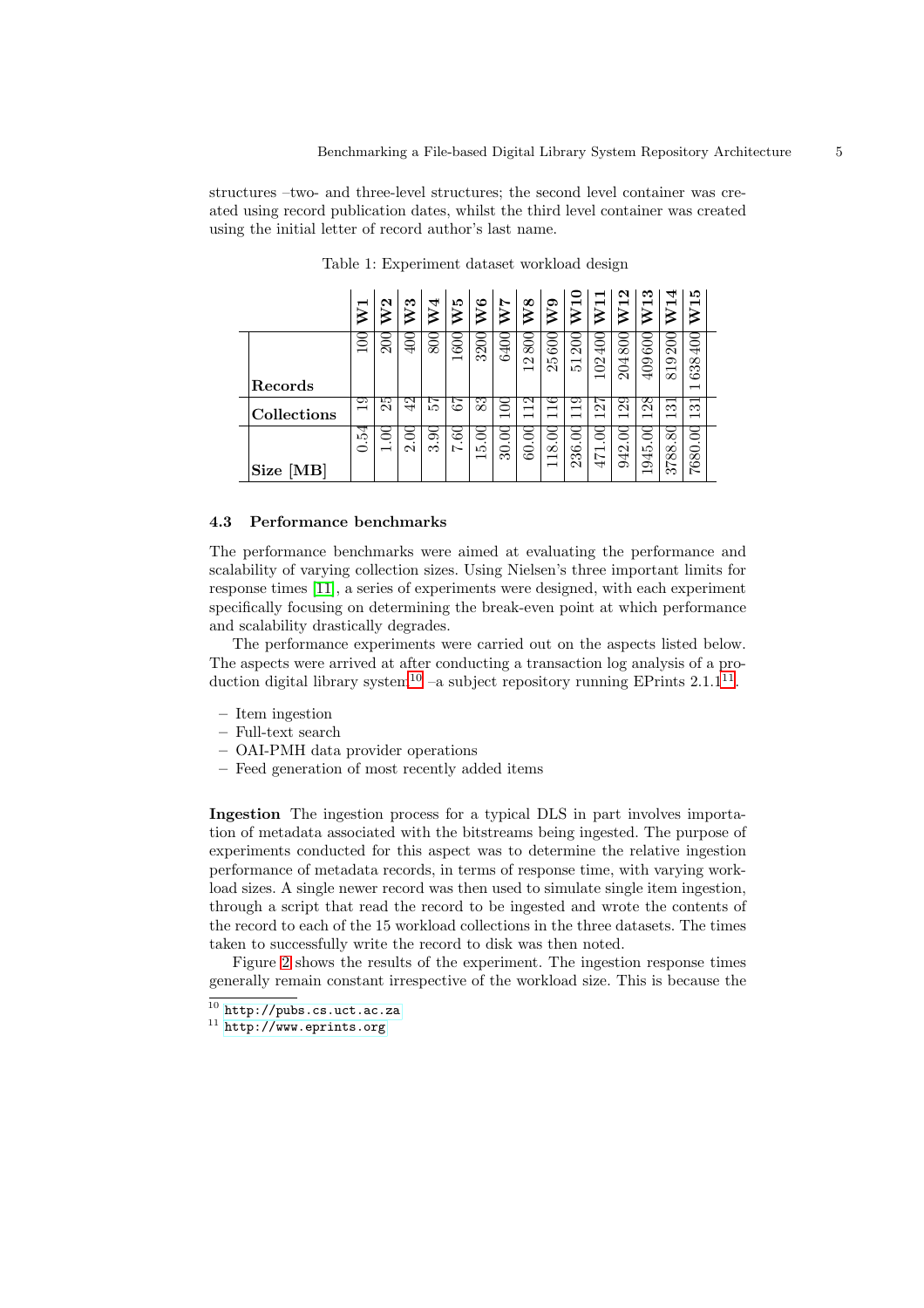only overhead incurred results from disk write IO. The workload size does not significantly affect the ingestion response times.

<span id="page-5-0"></span>

Fig. 2: Performance evaluation ingestion.

Search The most frequent occurring terms in the 15 workloads were identified using the Apache Solr LukeRequestHandler<sup>[12](#page-5-1)</sup>, and search requests executed to determine response times for each workload. The search technique involved recursive traversal of workload containers, and successively parsing and querying each metadata file in the collection for the search phrase in question.

The mean response times taken to generate search query resultsets are show in Figure [3.](#page-6-0) There is linear correlation between the workload size and the query response time. The results are further strengthened by the fact that all metadata records need to be analysed each time a search query is issued. In addition, a significant amount time is spent parsing and querying the record with each of the tasks accounting for an average of  $39\%$  and  $46\%$  respectively, before the workload size exceeds 409 600, at which point the parsing phase becomes extremely expensive –accounting for  $95\%$  of the total search query time.

OAI-PMH data provider The XMLFile Perl data provider module [\[9\]](#page-9-9) was used to conduct the experiments. The module was configured and deployed within a mod perl enabled Apache 2.2.22 Web server. All potential experiment factors –resumptionToken size and container levels in datasets– were identified and varied.

Figure [4](#page-7-0) shows baseline results, for the four OAI-PMH verbs, conducted on the dataset with one-level container and configured with a resumptionToken size

<span id="page-5-1"></span> $^{12}$ <http://wiki.apache.org/solr/LukeRequestHandler>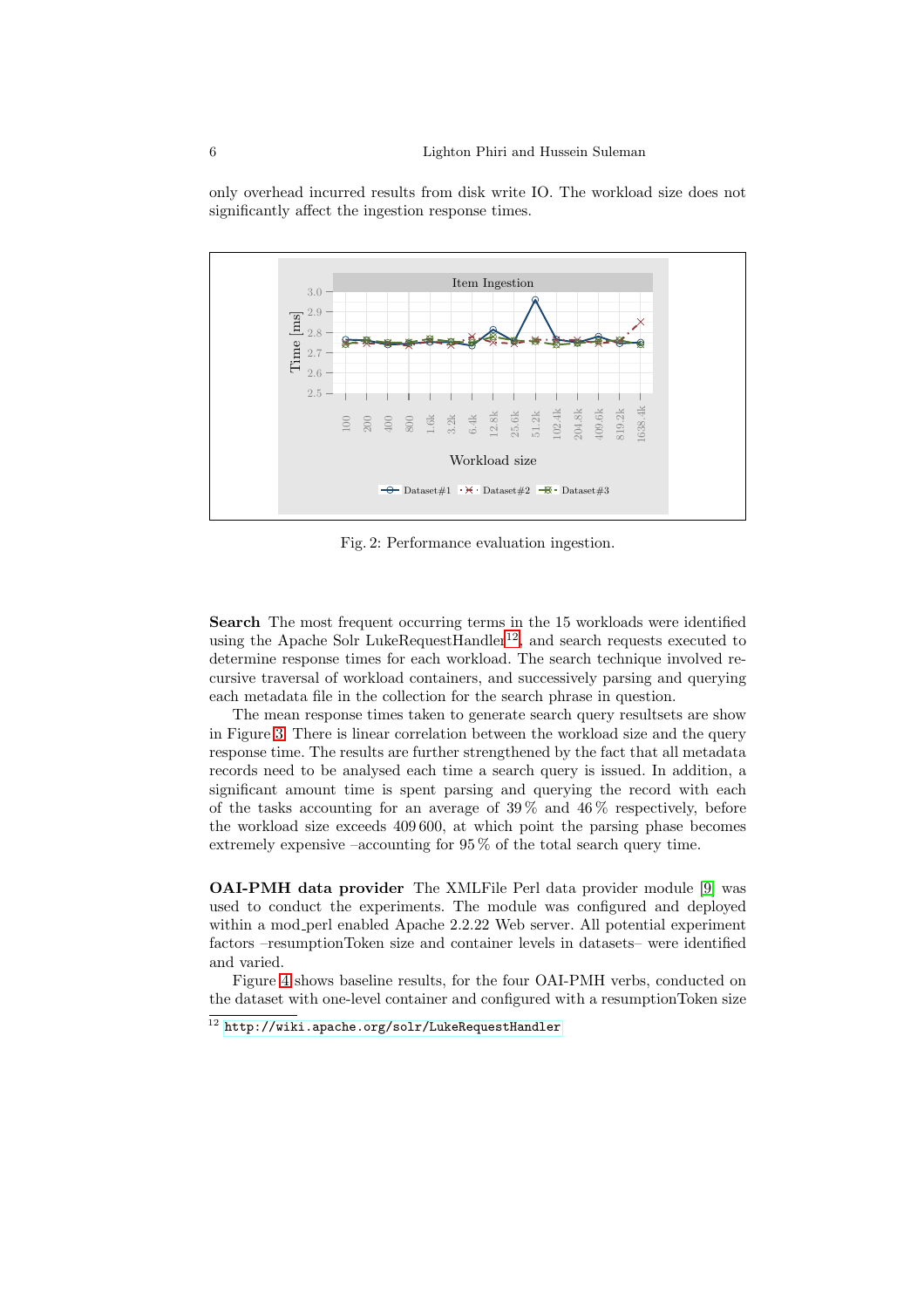<span id="page-6-0"></span>

100<br>200<br>200 100 11 1.6k 3.2k 6.4k 12.8k 25.6k 51.2k 102.4k 204.8k 409.6k 819.2k 1638.4k

÷.

 $\cdot \times \cdot$  Dataset#2

Workload size

Dataset#1  $\overline{\mathcal{B}}$  Dataset#3

Fig. 3: Performance evaluation search aspect.

1000; and results for the ListRecords verb when executed on the three datasets with varying container levels whilst keeping the resumptionToken size constant. The ListRecords and ListIdentifiers verbs are the most expensive of the OAI-PMH verbs, each taking more than 10 seconds when the workload size goes beyond 25 600 and 12 800 respectively for the baseline results.

**Feed generator** The top  $N$  most recent records were identified using operating system creation and modification timestamps by traversing the 15 workloads to determine the response times. The results indicate a significant change in the response times for two-level and three-level structured workloads, relative to one-level structured workloads. This change is as a result of the increase in the traversal times as the hierarchies are increased.

#### 4.4 Performance comparisons

Workload size

 $T - T + P$   $T + P + X$ 

 $\overline{\Theta}$  T  $\cdot$   $\overline{\mathbf{y}}$   $\cdot$   $\overline{\mathbf{y}}$   $\cdot$   $\overline{\mathbf{y}}$   $\cdot$   $\overline{\mathbf{y}}$   $\cdot$   $\overline{\mathbf{y}}$   $\cdot$   $\overline{\mathbf{y}}$   $\cdot$   $\overline{\mathbf{y}}$   $\cdot$   $\overline{\mathbf{y}}$   $\cdot$   $\overline{\mathbf{y}}$   $\cdot$   $\overline{\mathbf{y}}$   $\cdot$   $\overline{\mathbf{y}}$   $\cdot$   $\overline{\mathbf{y}}$   $\cdot$ 

 $\bullet$  T+P+X

This experiment was conducted to evaluate and compare performance results from potential non-indexed file-based repositories with an equivalent DSpacebased setup. A total of 15 DSpace 3.1 [13](#page-6-1) instances were set up corresponding to the 15 experiment workloads described in Section [4.2.](#page-3-4) The operations described in Section [4.3](#page-4-3) were then performed on the DSpace instances.

Figure [5](#page-7-1) shows that the average time taken to ingest a single item using the proposed approach is significantly much more efficient in comparison DSpace. In contrast, the DSpace ingest phase comprises of an item-level database write phase, a collection-level database write phase and an indexing phase.

<span id="page-6-1"></span> $^{13}$ <https://wiki.duraspace.org/display/DSDOC3x>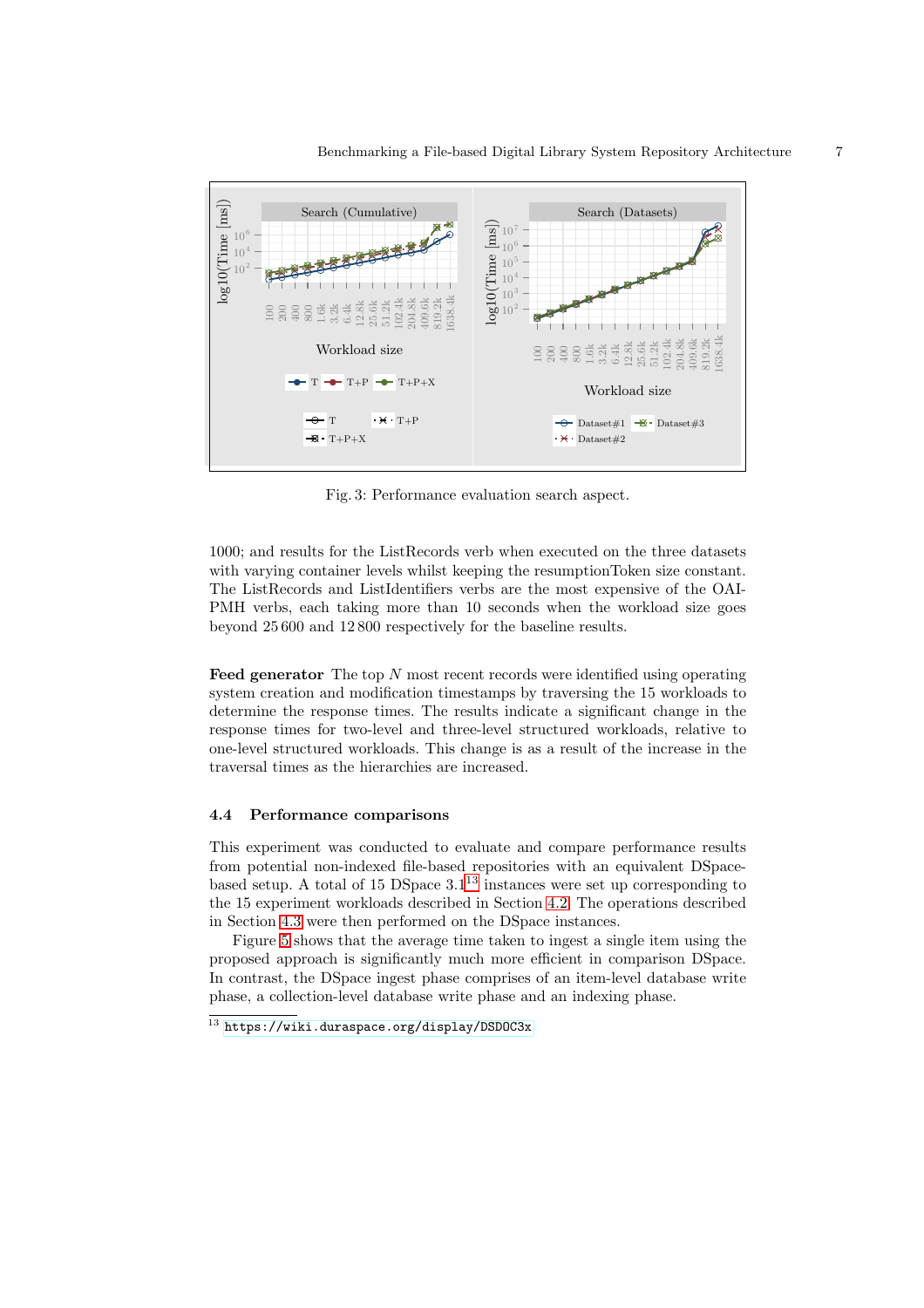<span id="page-7-0"></span>

Fig. 4: Performance evaluation OAI-PMH aspects.

<span id="page-7-1"></span>

Fig. 5: Performance evaluation comparisions.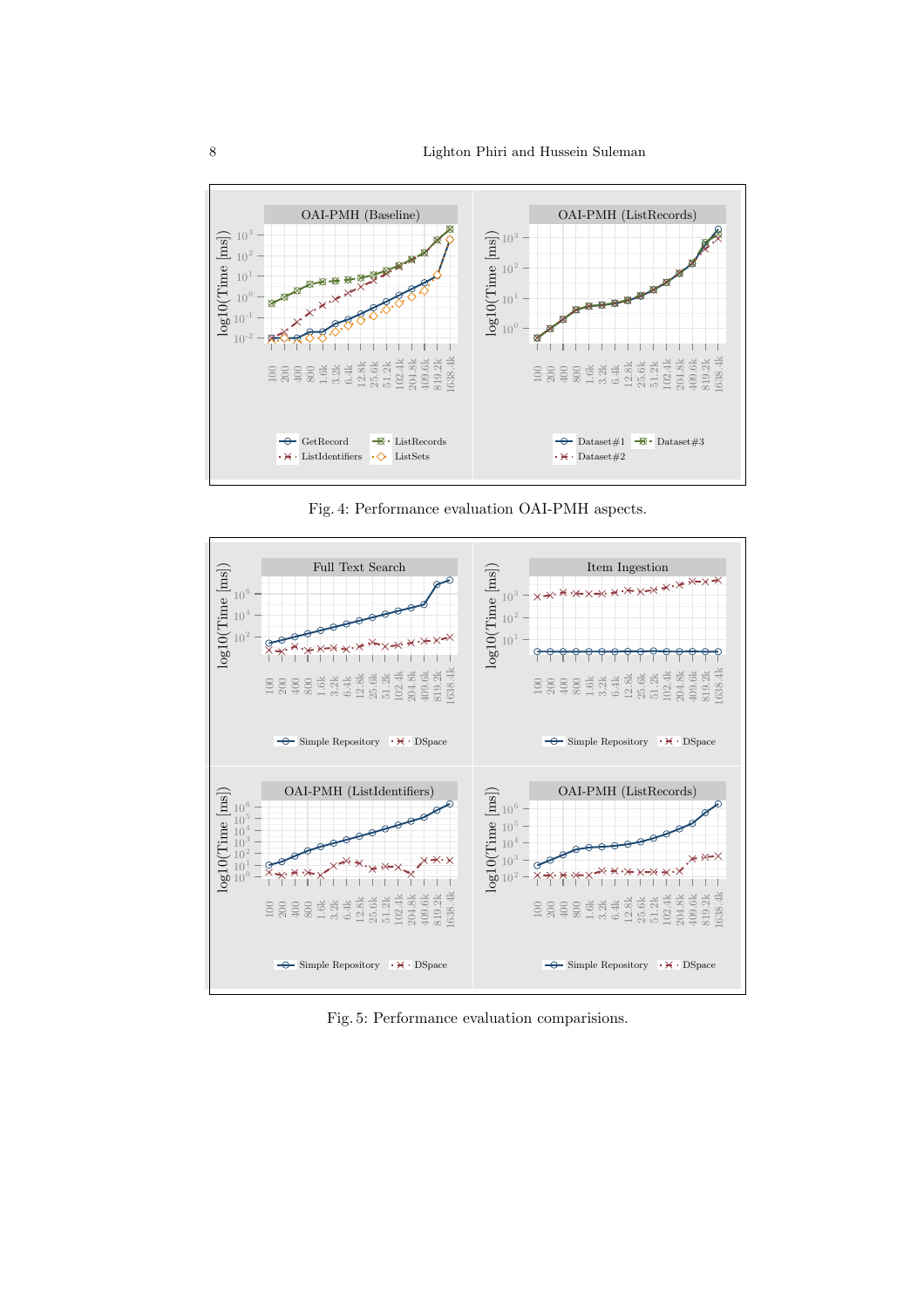As shown in Figure [5,](#page-7-1) information discovery operations –search operations and OAI-PMH data provider operations are orders of magnitude faster on DSpace in comparison to the file-based store. The response times on DSpace for these operations are significantly faster as a result of a third-party search service (Apache  $S\ddot{\mathrm{d}}$ ) integrated with the application to facilitate fast search. Incidentally, comparable speeds could be attained by integrating the file-based repository with a search service.

# <span id="page-8-0"></span>5 Conclusion

<span id="page-8-2"></span>

Fig. 6: A kiviat plot showing performance degradation (increase in response times) of evaluation aspects –batch indexing, full-text search, OAI-PMH data provider, RSS feed generator and single item ingestion– relative to increasing workload sizes, with each polar line representing the 15 experiment workloads.

The scalability performance experiments yielded results that strongly indicate that the performance would be within generally acceptable limits for medium-sized collections with at most 25 600 objects, as evidenced in the kiviat

<span id="page-8-1"></span> $^{14}$ <http://lucene.apache.org/solr>